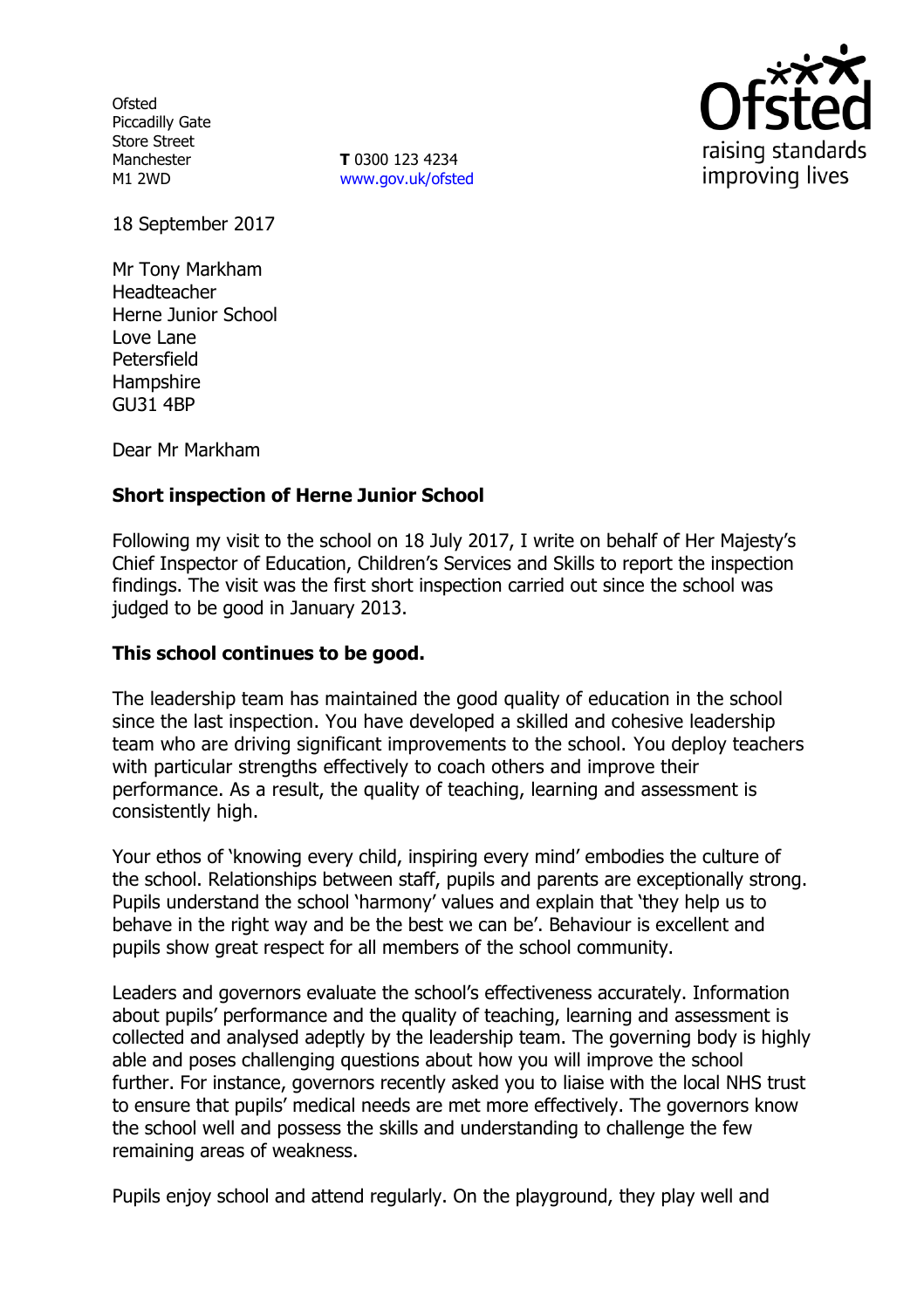

enjoy each other's company. The recent addition of the outdoor gymnasium offers pupils great opportunities to keep fit and have fun. Pupils show respect for adults in school, listen attentively and work hard in class. For instance, Year 3 pupils worked diligently to solve challenging problems in mathematics, carefully adding and analysing consecutive numbers and identifying patterns. You have rightly identified that, in some mathematics classes, the level of challenge is not sufficient, and have taken appropriate action to address this.

The curriculum is broad and interesting. Pupils receive ample opportunity to enhance their understanding of physical education, the arts and humanities subjects. Provision for extra-curricular sport is particularly strong. Pupils compete in a wide range of activities, such as basketball, football and rugby. In music, Year 5 pupils listened to Holst's Planets opus 32 and wrote detailed descriptions of what instruments they could hear and described how the music made them feel. Pupils across the school make good progress in all curriculum areas. Nevertheless, the rate of progress for the most able disadvantaged pupils is not as rapid as that made by others in school.

At the time of the last inspection, you were asked to accelerate pupils' progress in reading, improve teaching assistants' questioning skills, and ensure that teachers supported pupils who have special educational needs and/or disabilities more effectively. Leaders have reviewed and improved the reading curriculum and provide useful support to families to promote a culture of reading at home. Teachers read regularly with pupils, ask them to interpret information in books and think deeply about the meaning of texts. As a result, pupils' achievement in reading is now significantly above that seen nationally. Teaching assistants use pertinent questions to assess pupils' understanding. Teachers and support staff communicate well and offer pupils additional support or challenge in class when required. Teachers work closely with the assistant headteacher to identify and support pupils who have special educational needs and/or disabilities. Additional training for teachers has led to greater levels of support in class for these pupils.

### **Safeguarding is effective.**

The leadership team has ensured that all safeguarding arrangements are fit for purpose, and records are detailed and of high quality. You complete statutory checks on all staff before they commence employment. Governors, trained in safer recruitment practices, carefully monitor staff files and school records to ensure that the appropriate checks are made.

Staff receive excellent training and are skilled at identifying and reporting concerns about pupils. Leaders work effectively with external agencies to keep pupils safe. Records are detailed and you monitor the emerging concerns carefully to identify patterns. As a result, leaders have a clear understanding of pupils' well-being needs and take effective action to keep them safe.

Pupils learn how to keep themselves safe. For example, pupils in Year 5 explained how to stay safe on the road by wearing a cycle helmet and observing the highway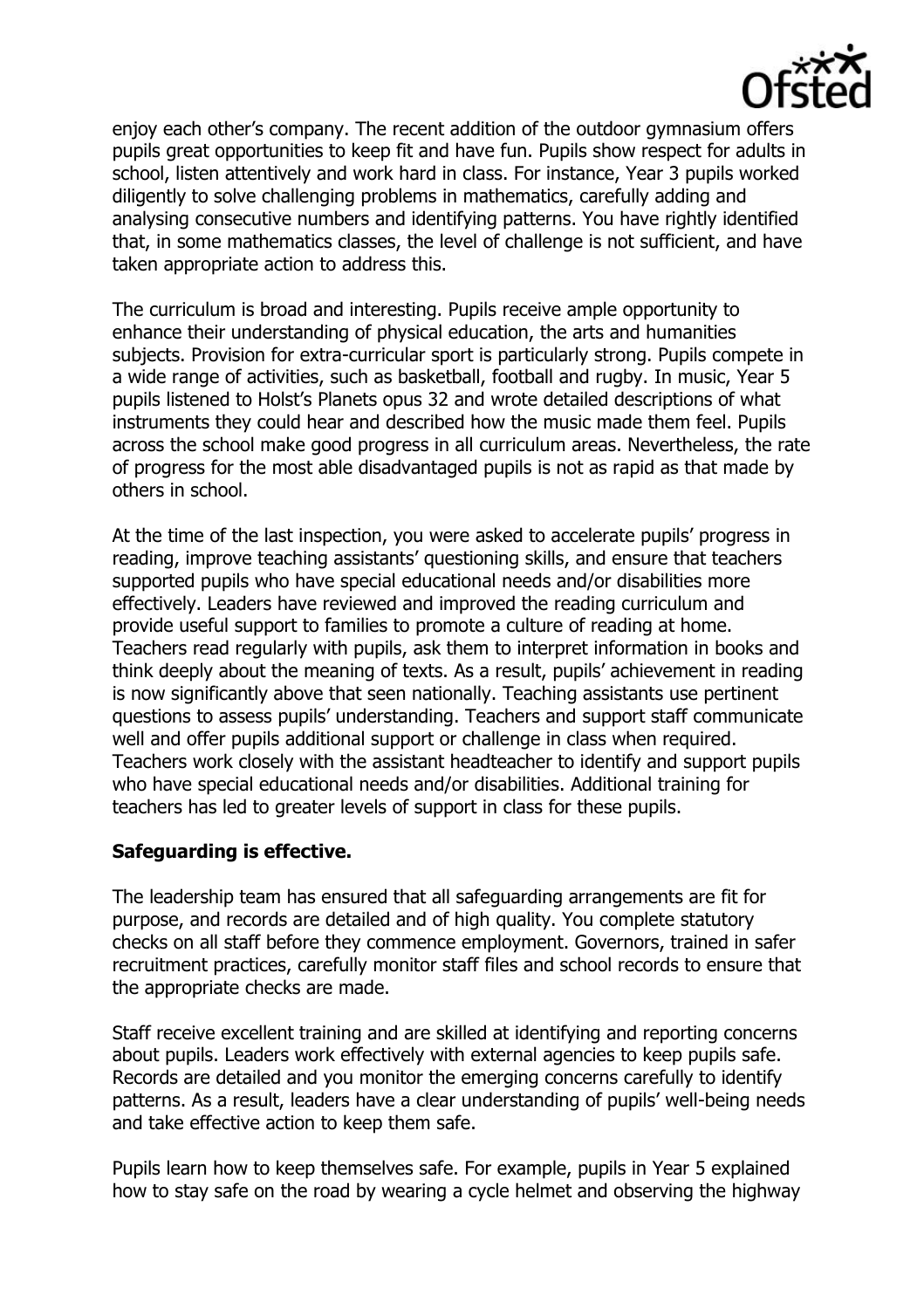

code. Pupils know that they can talk to adults in school about their worries and concerns, and understand how to manage risk.

# **Inspection findings**

- At the start of the inspection we agreed to look at the effectiveness of safeguarding; the progress of pupils, including disadvantaged and the most able disadvantaged, in mathematics and writing; the quality of teaching and support for pupils who have special educational needs and/or disabilities and how effectively leaders monitor and improve the curriculum.
- Standards of writing in English, science and the foundation subjects are consistently high. Pupils write for a range of purposes and use their understanding of spelling, grammar and punctuation to construct lively and interesting pieces. For example, pupils in Year 4 wrote persuasive texts that successfully argued who they believe should succeed King Edward the Confessor. Pupils, including those who are lower- and middle-attaining disadvantaged, make strong progress in writing.
- **Pupils across the school possess excellent calculation skills. Increasingly, pupils** use these skills to solve complex problems. Consequently, pupils make rapid and sustained progress in mathematics. Nevertheless, the level of challenge for the most able is not consistently high.
- The assistant headteacher is highly skilled and provides excellent support for pupils who have special educational needs and/or disabilities. She works effectively with staff, parents and external agencies to identify pupils' needs and provide them with the right level of assistance. As a result, pupils who have special educational needs and/or disabilities make good progress from their starting points.
- Actions to develop the curriculum are effective. Leaders work closely with teachers to plan a lively and interesting curriculum. For instance, pupils used their computing skills to create videos that explained the school values. Leaders at all levels provide meaningful support for teachers to improve their knowledge of subjects such as French and religious education. Teachers regularly observe each other and share best practice. Consequently, the quality of teaching and rates of pupils' progress in the foundation subjects are high.

# **Next steps for the school**

Leaders and those responsible for governance should ensure that:

- $\blacksquare$  the progress of the most able disadvantaged pupils accelerates
- $\blacksquare$  they continue with the drive to ensure that pupils are given consistently challenging work in mathematics.

I am copying this letter to the chair of the governing body, the regional schools commissioner and the director of children's services for Hampshire. This letter will be published on the Ofsted website.